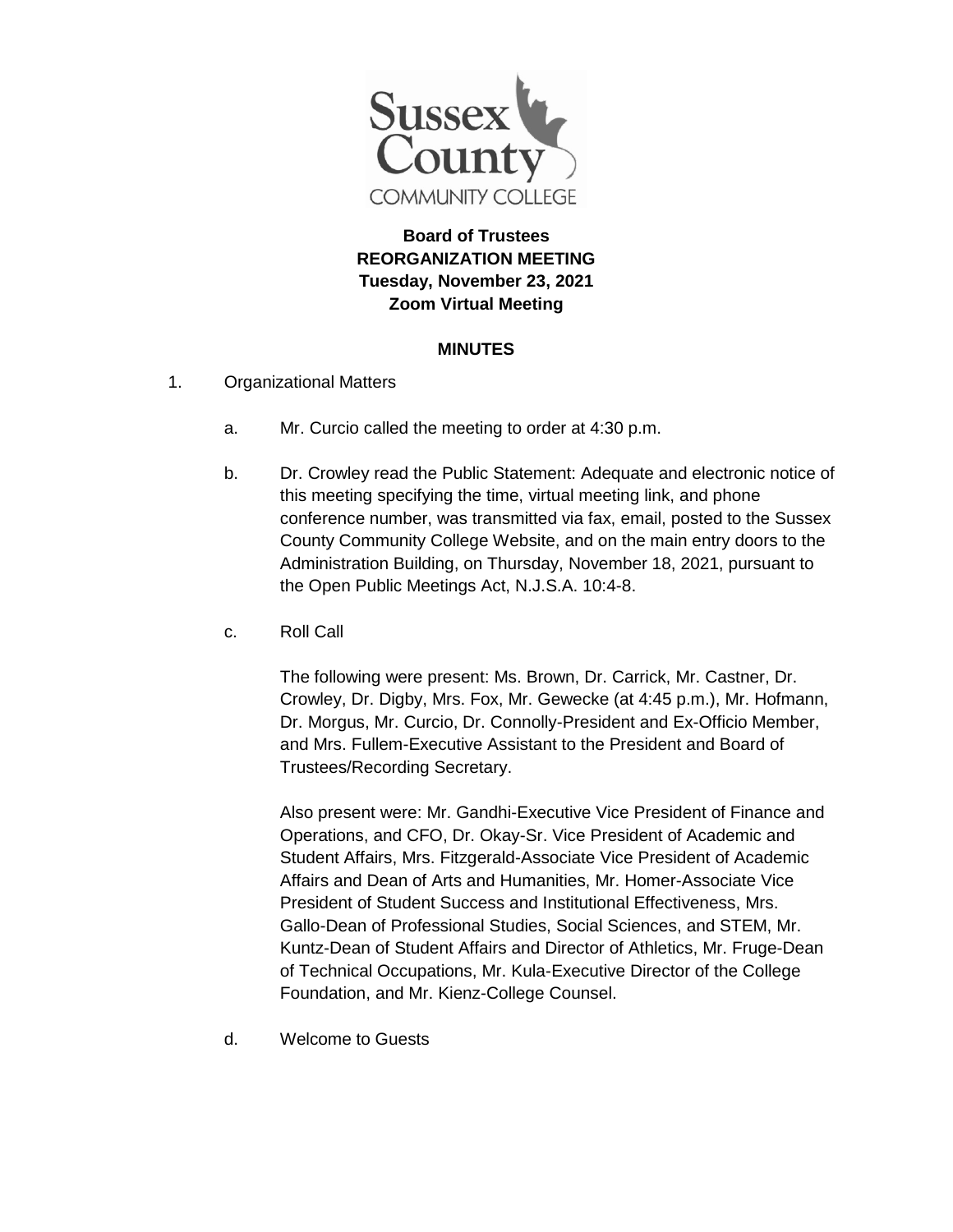e. Public Session (Courtesy of the Floor)

All members of the public that provide public comment shall first identify themselves. Members of the public may make public comments through audio and video. Public comments may be submitted to the Board of Trustees Secretary via email or written letter if received at least (8) hours prior to the meeting. Written public comments shall be read at the remote meeting with the same time restrictions of all public comments at the meeting. Duplicative comments may be summarized at the discretion of the Board of Trustees Chair.

Members of the public must remain on mute during remote meetings, until such time that they address the Board of Trustees.

No one spoke.

2. Election of Officers

Dr. Carrick, Chair of the Nominating Committee, presented the slate of officers, recommended by the Nominating Committee. (Resolution RO11232021-1)

Chair – Dr. Morgus Vice Chair – Dr. Crowley Secretary – Mr. Gewecke Treasurer – Ms. Brown

There were no nominations from the floor.

Votes were cast via a virtual/anonymous survey. Upon completion of the vote, the slate was approved unanimously as presented.

The newly elected officers immediately assumed their respective offices.

- 3. Mr. Kienz provided an overview of the Ethics/Conflicts of Interest policy. Each year, all trustees provide a signed copy of the policy to the Recording Secretary. Copies are filed with Board records.
- 4. Appointment of Legal Counsel
- **ACTION/RC** 4a. **Recommendation:** Weiner Law Group, LLP as Formal Legal Counsel for SCCC on an Hourly Rate Model with Glenn Kienz to Represent the College. (Resolution RO11232021-2)

Mr. Hofmann moved to approve Weiner Law Group, LLP as formal legal counsel for SCCC as noted above. Ms. Brown seconded the motion.

Roll call vote: Ms. Brown, Dr. Carrick, Mr. Castner, Dr. Crowley, Mr. Curcio, Dr. Digby, Mrs. Fox, Mr. Gewecke, Mr. Hofmann, and Dr. Morgus voted yes. Motion carried unanimously.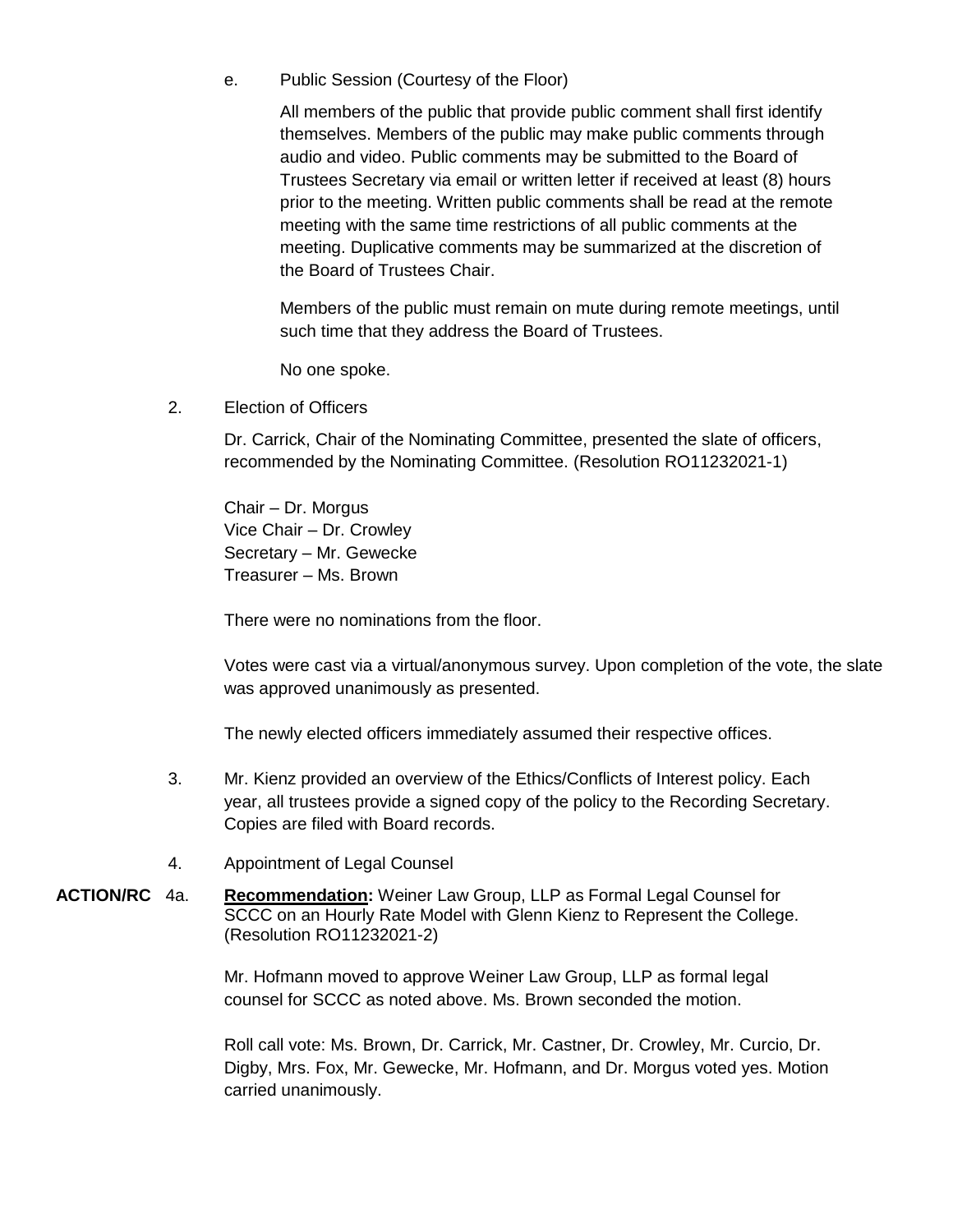**ACTION/RC** 4b. **Recommendation:** Laddey, Clark & Ryan, LLP to Serve as Special Counsel for SCCC. (Resolution RO11232021-3)

> Mr. Castner moved to approve Laddey, Clark & Ryan, LLP to serve as Special Counsel. Dr. Crowley seconded the motion.

Roll call vote: Ms. Brown, Dr. Carrick, Mr. Castner, Dr. Crowley, Mr. Curcio, Dr. Digby, Mrs. Fox, Mr. Gewecke, Mr. Hofmann, and Dr. Morgus voted yes. Motion carried unanimously.

**ACTION/RC** 4c. **Recommendation:** Special/Conflict Counsel Services - Porzio, Bromberg & Newman. (Resolution RO11232021-4)

> Mr. Gewecke moved to approve Prozio, Bromberg & Newman as Special/Conflict Counsel. Mrs. Fox seconded the motion.

Roll call vote: Ms. Brown, Dr. Carrick, Mr. Castner, Dr. Crowley, Mr. Curcio, Dr. Digby, Mrs. Fox, Mr. Gewecke, Mr. Hofmann, and Dr. Morgus voted yes. Motion carried unanimously.

**ACTION/RC** 5. Appointment of an Auditing Firm

**Recommendation:** TBD and Current Auditing Firm Wiss & Co. to Complete Work for the FY21 Audit. RFQ first quarter next year, for appointment at April 2022 Board Meeting, to start the audit in May 2022. (Resolution RO11232021-5)

Ms. Brown moved to approve current auditing firm Wiss & Co. to complete work for the FY21 Audit. RFQ first quarter next year, for appointment at April 2022 Board Meeting, to start the audit in May 2022.

Roll call vote: Ms. Brown, Dr. Carrick, Mr. Castner, Dr. Crowley, Mr. Curcio, Dr. Digby, Mrs. Fox, Mr. Gewecke, Mr. Hofmann, and Dr. Morgus voted yes. Motion carried unanimously.

**ACTION/RC** 6. Appointment of On-Call Engineering & Architectural Firms

**Recommendation:** Re-Appointments of On-Call Engineering/Architecture Firms: Mott McDonald, HQW Architects, LLC, USA Architects, and J.G. Petrucci Co./Iron Hill, Inc. as Existing Service Providers. (Resolution RO11232021-6)

Mr. Curcio asked to amend the resolution to include Charles Schaffer Associates, LLC. Mr. Hofmann moved to amend the recommendation. Mr. Curcio seconded the motion.

Roll call vote: Ms. Brown, Dr. Carrick, Mr. Castner, Dr. Crowley, Mr. Curcio, Dr. Digby, Mrs. Fox, Mr. Gewecke, Mr. Hofmann, and Dr. Morgus voted yes. Motion carried unanimously.

Mr. Curcio moved to approve the amended resolution. Mrs. Fox seconded the motion.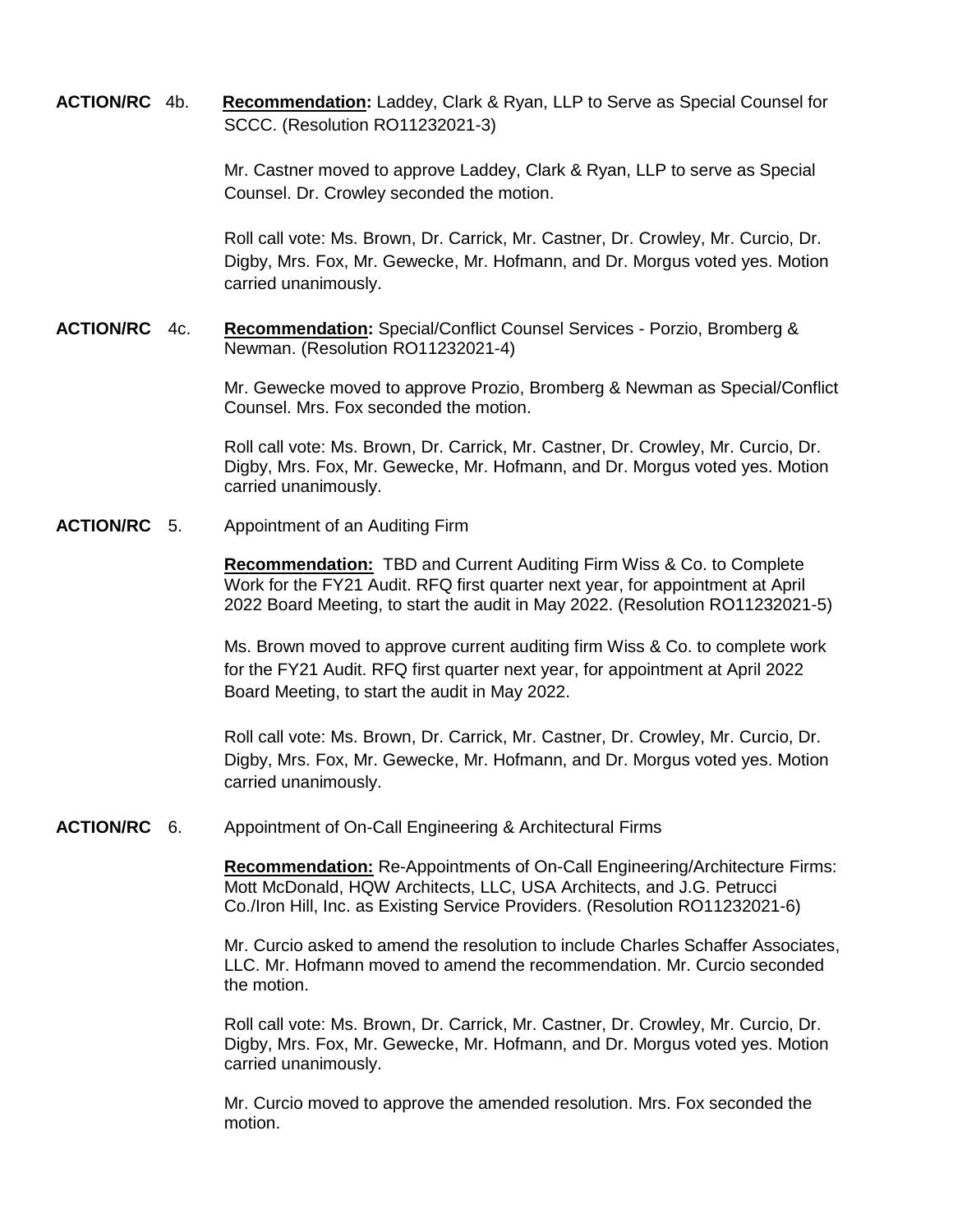Roll call vote: Ms. Brown, Dr. Carrick, Mr. Castner, Dr. Crowley, Mr. Curcio, Dr. Digby, Mrs. Fox, Mr. Gewecke, Mr. Hofmann, and Dr. Morgus voted yes. Motion carried unanimously.

**ACTION/RC** 7. Appointment of Bank Depositories

**Recommendation:** Lakeland Bank, Provident Bank, and First Hope Bank (Resolution RO11232021-7)

Mr. Gewecke moved to appoint bank depositories as recommended. Dr. Crowley seconded the motion.

Roll call vote: Dr. Carrick, Mr. Castner, Dr. Crowley, Dr. Digby, Mrs. Fox, Mr. Gewecke, Mr. Hofmann, and Dr. Morgus voted yes. Mr. Curcio and Ms. Brown abstained from the vote. Motion carried.

**ACTION/RC** 8. Appointment of Insurance Brokers of Record

**Recommendation:** The Morville Agency (a Division of Bollinger) through June 30, 2022 (will be going to RFP in Spring 2022), and SAIF. (Resolution RO11232021-8)

Mr. Gewecke moved to appoint insurance brokers as recommended. Dr. Crowley seconded the motion.

Roll call vote: Ms. Brown, Dr. Carrick, Mr. Castner, Dr. Crowley, Mr. Curcio, Dr. Digby, Mrs. Fox, Mr. Gewecke, Mr. Hofmann, and Dr. Morgus voted yes. Motion carried unanimously.

**ACTION/RC** 9. Appointments to the College's Board of School Estimate. (Resolution RO11232021-9)

Dr. Morgus appointed Dr. Crowley and Ms. Brown, with Mr. Gewecke as the alternate.

Mr. Castner moved to approve the appointments noted above. Mrs. Fox seconded the motion.

Roll call vote: Ms. Brown, Dr. Carrick, Mr. Castner, Dr. Crowley, Mr. Curcio, Dr. Digby, Mrs. Fox, Mr. Gewecke, Mr. Hofmann, and Dr. Morgus voted yes. Motion carried unanimously.

**ACTION/RC** 10. Naming of the Board's Official Newspaper/s of Record

**Recommendation:** The New Jersey Herald and The New Jersey Star Ledger. (Resolution RO11232021-10)

Ms. Brown moved to approve the Board's official newspapers of record as noted above. Dr. Crowley seconded the motion.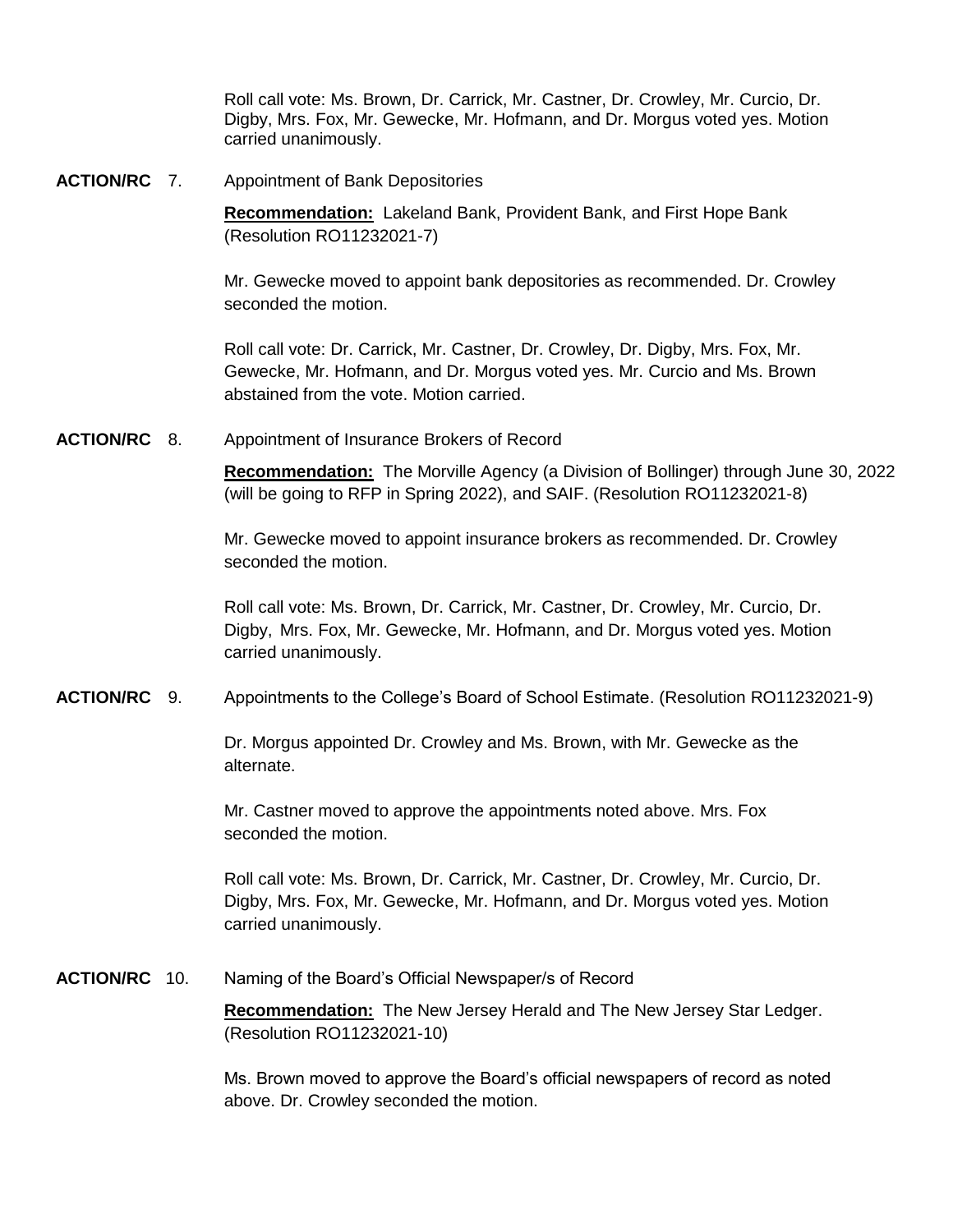|               |     | Roll call vote: Ms. Brown, Dr. Carrick, Mr. Castner, Dr. Crowley, Mr. Curcio, Dr.<br>Digby, Mrs. Fox, Mr. Gewecke, Mr. Hofmann, and Dr. Morgus voted yes. Motion<br>carried unanimously.                                                                                   |
|---------------|-----|----------------------------------------------------------------------------------------------------------------------------------------------------------------------------------------------------------------------------------------------------------------------------|
| <b>ACTION</b> | 11. | Selection of the Date, Time, Location of Meetings (Resolution RO11232021-11)<br>Recommendation; The fourth Tuesday of each month, with the exception of<br>August and December, at 5:00 p.m., with location or virtual meeting to be noticed<br>to the public accordingly. |
|               |     | Mr. Castner moved to accept the meeting schedule for 2022 as presented. Dr.<br>Crowley seconded the motion. Motion carried unanimously.                                                                                                                                    |
| (*) ACTION    | 12. | Consideration of the Appointment of Standing and Ad Hoc Committees. Current<br>Committees Include: (Resolution RO11232021-12)                                                                                                                                              |
|               |     | Executive Committee: The four officers of the Board<br>a.                                                                                                                                                                                                                  |
|               |     | Personnel and Curriculum Committee: Dr. Carrick-Chair, with members<br>b.<br>Mr. Hofmann, Dr. Digby, and Mr. Santillo.                                                                                                                                                     |
|               |     | Finance and Facilities Committee: Ms. Brown-Chair, with members Dr.<br>C.<br>Crowley, Mr. Castner, and Mr. Gewecke.                                                                                                                                                        |
|               |     | Audit and Policy Committee: Mrs. Fox-Chair, with members Dr. Digby, Mr.<br>d.<br>Castner, and Mr. Santillo.                                                                                                                                                                |
| (*) ACTION    | 13. | Appointments to New Jersey Council of County Colleges (Resolution RO11232021-13)                                                                                                                                                                                           |
|               |     | a. Representative (Chair) and Alternate: Dr. Morgus and Mrs. Fox<br>b. Two Trustees to the Ambassador Program: Volunteers to contact Dr. Morgus                                                                                                                            |
|               |     | Mr. Gewecke moved to approve appointments noted above. Dr. Crowley<br>seconded the motion. Motion carried unanimously.                                                                                                                                                     |
| <b>ACTION</b> | 14. | Appointment of Foundation Liaison (Resolution RO11232021-14)                                                                                                                                                                                                               |
|               |     | Dr. Morgus appointed Mrs. Fox and Mr. Gewecke.                                                                                                                                                                                                                             |
|               |     | Dr. Crowley moved to approve appointments noted above. Mr. Gewecke<br>seconded the motion. Motion carried unanimously.                                                                                                                                                     |
| <b>ACTION</b> | 15. | Adoption/Re-Adoption of the Trustee Bylaws. (RO1122021-15)                                                                                                                                                                                                                 |
|               |     | Dr. Crowley moved to readopt the current bylaws. Mrs. Fox seconded the motion.<br>Motion carried unanimously.                                                                                                                                                              |
| <b>ACTION</b> | 16. | Appointment of Recording Secretary to the Board                                                                                                                                                                                                                            |
|               |     | <b>Recommendation:</b> Wendy Fullem with Melissa DeJoseph as Alternate<br>(Resolution RO11232021-16)                                                                                                                                                                       |